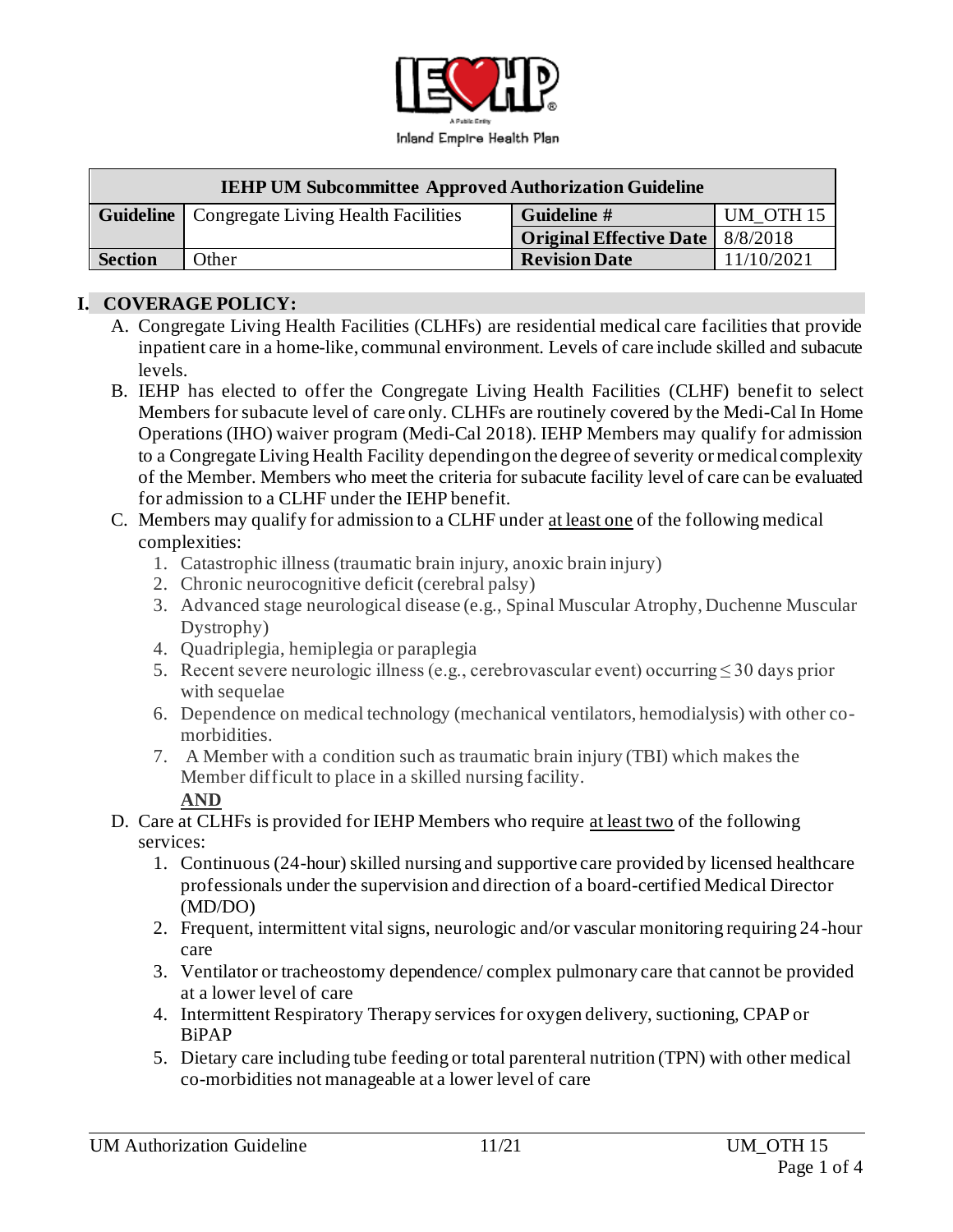- 6. Gastrostomy or ileostomy care (created  $\leq 90$  days prior) not manageable at a lower level of care
- 7. Complex wound care (debridement, packing, extensive dressing) requiring an extended time period (> 30 minutes) or intravenous analgesia prior to care
- 8. Medication monitoring of intravenous antibiotics or 5 or more medications
- 9. Physically disabled persons requiring assistance with ADLs, IADLs and/or medical skilled needs
- 10. Psychosocial support provided by licensed clinical social workers and therapists
- 11. Subacute rehabilitation for physical, occupational and recreational therapy provided by licensed physical therapists at least 2 hours per day, five days per week
- 12. Complex teaching services to the individual or caregiver requiring 24-hour facility setting
- 13. Skin care, oral care and position changes that cannot be provided at a lower level of care
- E. A prior authorization request must be initiated by the Member's healthcare team which can be at the short-term acute hospital, the long-term acute care hospital or a traditional subacute care facility. Requests are approved for 6 months and are re-evaluated for continued medical necessity for up to an additional 6 months. The Member will be discharged to a lower level of care (e.g., home, SNF) when medical necessity criteria for CLHFs are no longer met.

# **II. COVERAGE LIMITATIONS AND EXCLUSIONS:**

- A. An attempt will be made to place Members who meet criteria for skilled nursing or custodial levels of care in a nursing facility first. If placement in a nursing facility is unsuccessful, the Member will be considered for a CLHF as long as the Member meets criteria and Sections II. B and C. do not apply.
- B. Members with remaining Medicare skilled days are not eligible to receive this benefit under IEHP.
- C. Members with severe behavioral health diagnoses who may be at risk to self or to others exceed the patient care capacity and physical environment of the CLHF due to the communal setting. Members with severe persistent mental illness will be referred to the County Department of Behavioral Health for post-acute care placement options.
- D. Members will be eligible to remain in the CLHF under the Health Plan benefit for up to one year. Members will be required to complete the In-Home Operations waiver as required by Medi-Cal for ongoing eligibility of benefits.

# **III. ADDITIONAL INFORMATION:**

- A. Congregate Living Health Facilities (CLHFs) are residential medical care facilities that provide inpatient care on the level of a subacute facility but in a home-like, communal environment. CLHFs do not provide long term acute care on the level of an intensive care unit or an acute hospital. Individuals who reside at CLHFs are medically fragile and/or medically complex, and would otherwise reside in subacute care facilities, acute care hospitals or other non -residential medical institutions.
- B. In general, CLHF benefits are usually provided under the *Medi-Cal FFS line of business* by means of an in-home operations (IHO) waiver. Due to the need for additional beds at the subacute level of care and the medical and/or therapeutic benefit that some Members may receive in a home-like setting, the Health Plan will cover this benefit for a defined period of time for select IEHP Members who meet criteria.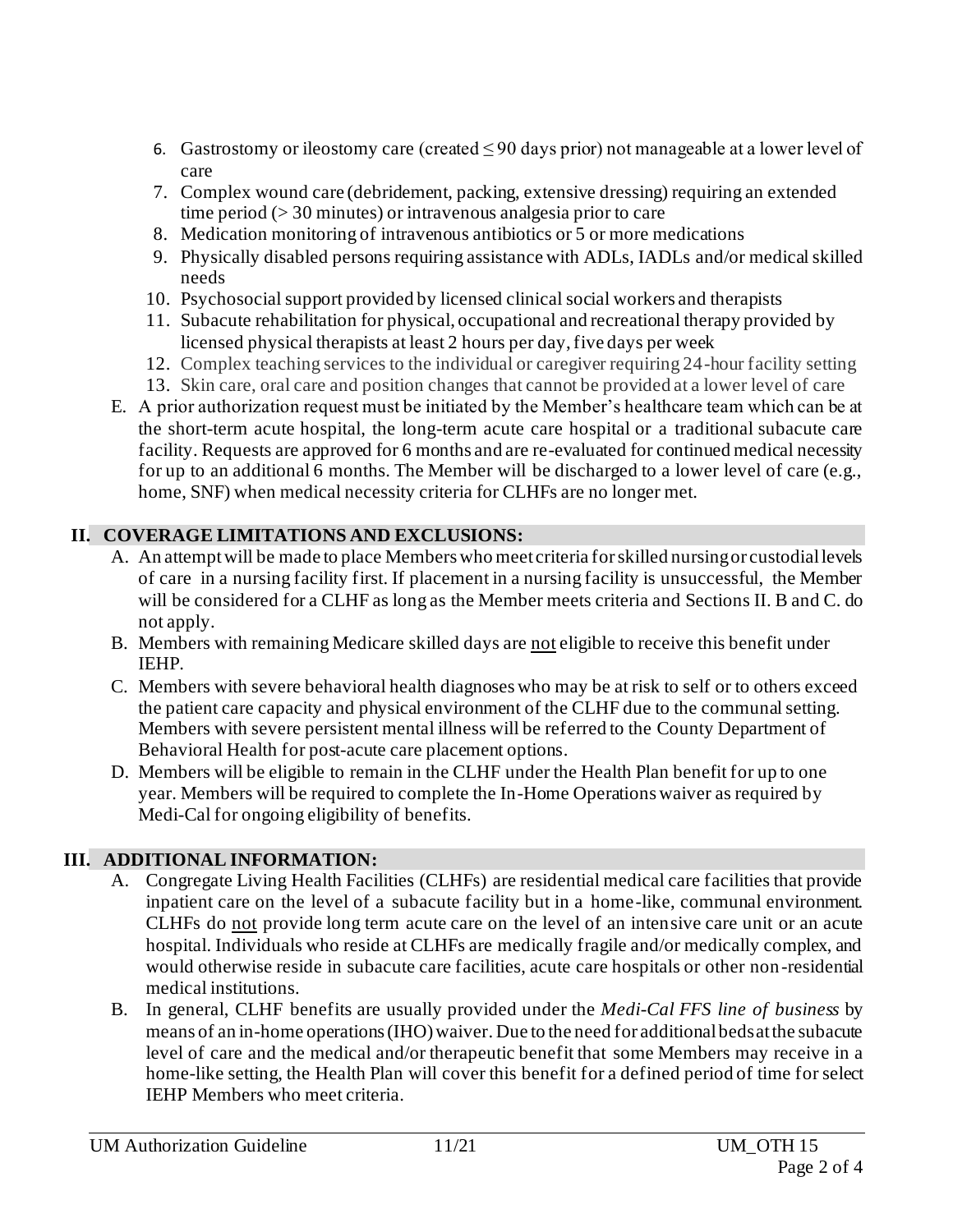C. Congregate Living Health Facilities provide subacute level skilled nursing care on a recurring, intermittent, extended, or continuous basis for patients with complex medical conditions. This care allows IEHP Members whose medical complexity requires care that is more intense than that provided in basic skilled nursing facilities or at home to transition down to a lower level of care from general acute care hospitals (short term acute care (STACH) and long-term acute care hospitals (LTACH).

### **IV. DEFINITION OF TERMS:**

- A. The CA Department of Public Health defines a Congregate Living Health Facility as a residential home with a capacity of no more than 18 beds that provides inpatient care, including the following basic services: medical supervision, 24-hour skilled nursing and supportive care, pharmacy, dietary, social, recreational, and at least one type of the following services:
	- a. Services for persons who are mentally alert, physically disabled and may be ventilator dependent
	- b. Services for persons who have a diagnosis of terminal illness, a diagnosis of a life threatening illness, or both
	- c. Services for persons who are catastrophically and severely disabled.
- B. The primary need of Congregate Living Health Facility residents shall be for availability of skilled nursing care on a recurring, intermittent, extended, or continuous basis. This care is generally less intense than that provided in general acute care hospitals but more intense than that provided in skilled nursing facilities.
- C. Adjusted Clinical Groups (ACG) The ACG System includes a number of special population markers to identify patient populations requiring specialized care. These markers enhance the clinical screening process by providing meaningful filtering criteria and clinical context. This is an extremely useful tool when trying to stratify risk by populations.

## **REFERENCES:**

- 1. Medi-Cal Provider Manual, "Home and Community-Based Services (HCBS)" <https://files.medi-cal.ca.gov/pubsdoco/publications/masters-mtp/part2/home.pdf>. Accessed November 2, 2021.
- 2. California Code of Regulations, Title 22, Division 3, Subdivision 1, Chapter 3, Article 4, § *51335.* Skilled Nursing Facility Services.
- 3. California Department of Health Care Services (DHCS) 2004. Manual of Criteria for Medi-Cal Authorization, Chapter 7 – Section III. Criteria for Long-Term Care Services – Subacute Level of Care. https://www.dhcs.ca.gov/formsandpubs/publications/Documents/Medi-Cal\_PDFs/Manual\_of\_Criteria.pdf Accessed November 2, 2021.
- 4. ACG System version 11.0 Technical Reference Guide. Published 12/9/2014 Copyright 2018, The Johns Hopkins University. Chapter 7: Risk Modeling, pp110-126.